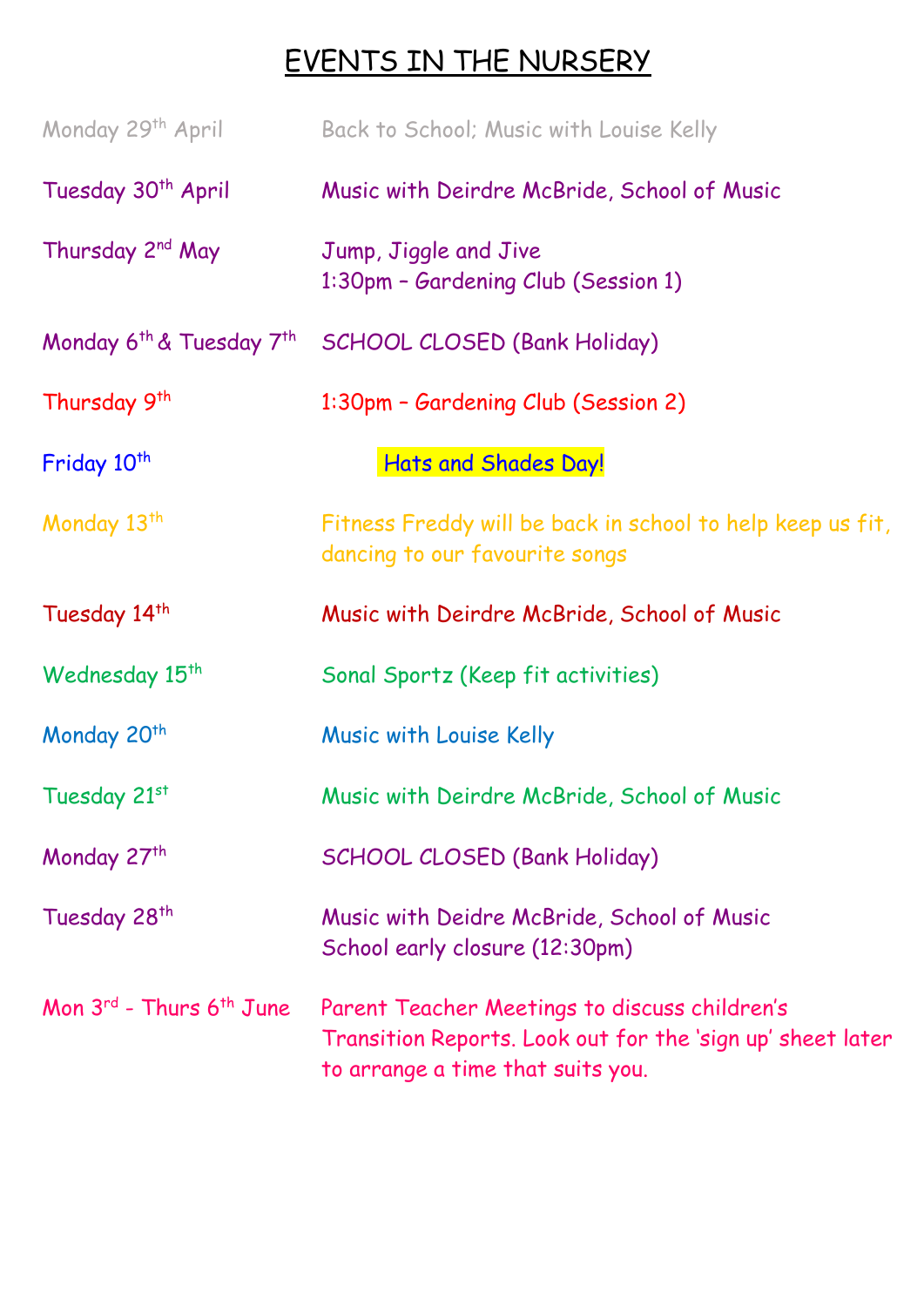A note for your diary

On Friday 7<sup>th</sup> June we will have an End of Year Celebration day in the Nurseryall families invited More information to follow.

On Friday 14th June we are planning our annual Nursery Trip to the Zoo. We welcome parents (one adult per child) to join us for the final trip of the nursery year. A contribution of £6 per adult applies.



#### Reminder:

As part of our Child Protection Policy we are asking parents and visitors to avoid using their mobile phones while on the school premises. This is a very important issue and I appreciate your cooperation on this matter. Thank you.